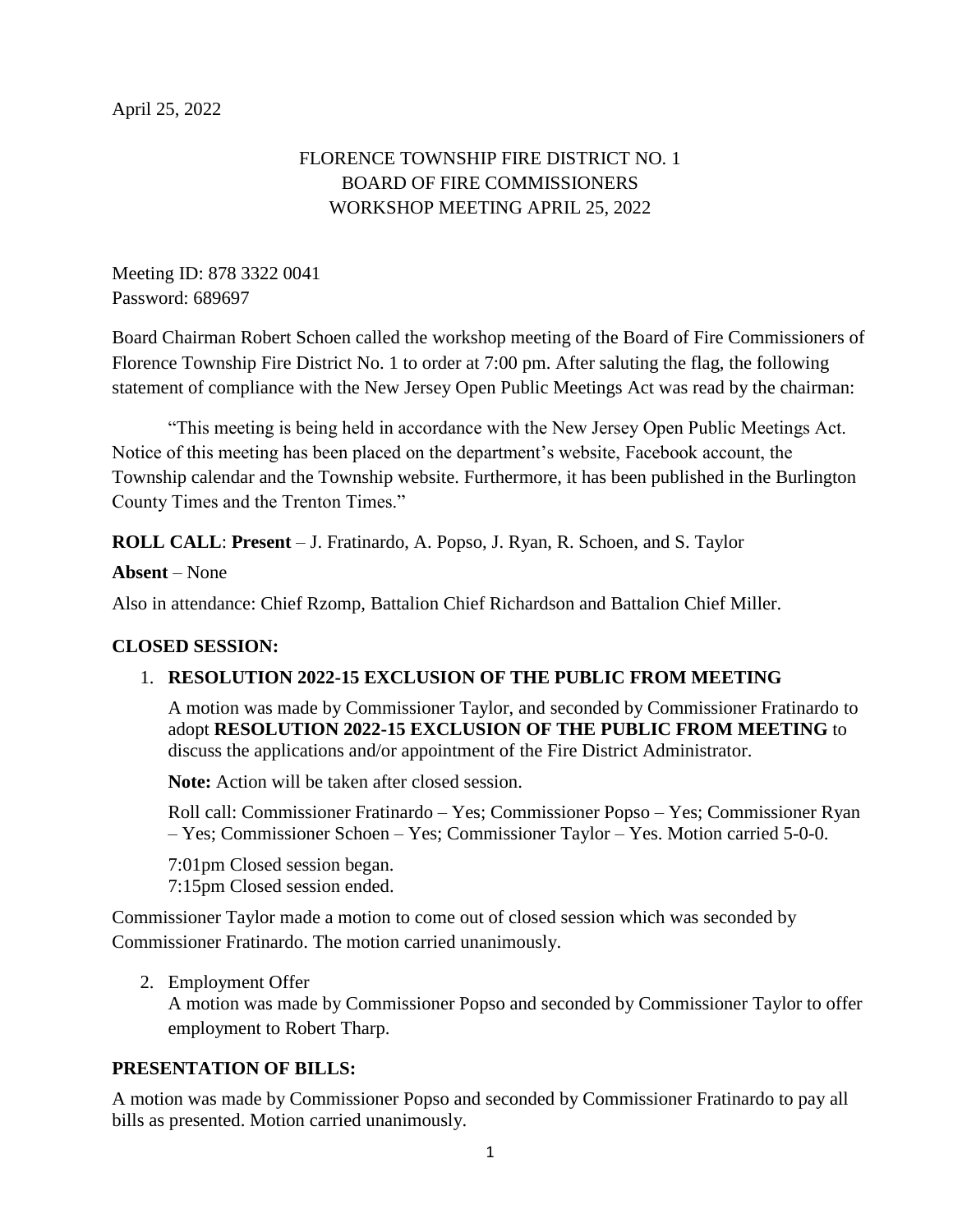#### **MEMBERSHIP APPLICATIONS:**

1. None.

## **OLD BUSINESS:**

1. None.

## **NEW BUSINESS:**

- 1. First Reading of policy **750 RECORDS RETENTION AND DESTRUCTION POLICY** A motion was made by Commissioner Fratinardo and seconded by Commissioner Popso to approve policy **750 RECORDS RETENTION AND DESTRUCTION POLICY.** Motion carried unanimously.
- 2. Approve \$1,500.00 for Laptop for Administrator Position A motion was made by Commissioner Popso and seconded by Commissioner Ryan to approve \$1,500.00 for the purchase of a laptop for the administrator position. Motion carried unanimously.
- 3. Fire District Administrator A motion was made by Commissioner Popso and seconded by Commissioner Taylor to approve Robert Tharp as Fire District Administrator. Roll call vote: Commissioner Fratinardo – Yes; Commissioner Popso – Yes; Commissioner Ryan – Yes; Commissioner Schoen – Yes; Commissioner Taylor – Yes. Motion carried 5-0-0.

## **GOOD OF THE BOARD:**

1. None.

## **MEETING OPEN TO THE PUBLIC:**

A motion was made by Commissioner Fratinardo, and seconded by Commissioner Popso to open the meeting to the public. Motion carried unanimously.

Hearing none,

A motion was made by Commissioner Fratinardo, and seconded by Commissioner Taylor to close the meeting to the public. Motion carried unanimously.

## **CLOSED SESSION:**

## 1. **RESOLUTION 2022-16 EXCLUSION OF THE PUBLIC FROM MEETING**

A motion was made by Commissioner Fratinardo, and seconded by Commissioner Taylor to adopt **RESOLUTION 2022-16 EXCLUSION OF THE PUBLIC FROM MEETING** to discuss personnel and contracts.

**Note:** Action may be taken after closed session.

Roll call vote: Commissioner Fratinardo – Yes; Commissioner Popso – Yes; Commissioner Ryan – Yes; Commissioner Schoen – Yes; Commissioner Taylor – Yes. Motion carried  $5-0-0$ .